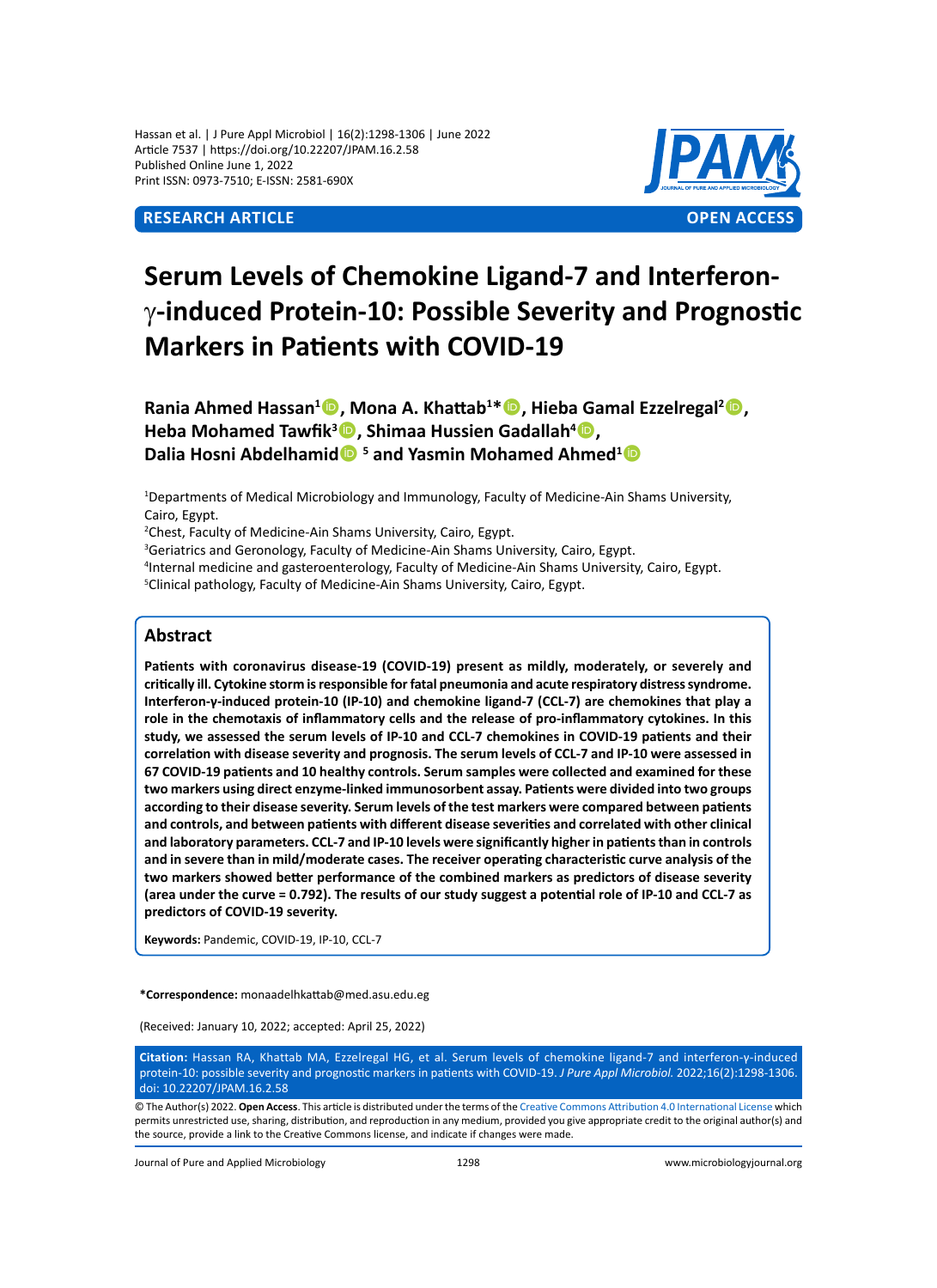# **Introduction**

Severe acute respiratory syndrome coronavirus-2 (SARS-CoV-2) is a novel coronavirus that causes a severe acute respiratory syndrome that is currently named as coronavirus disease-19 (COVID-19). It frequently induces fatal inflammatory responses and acute lung injuries. As of January 7, 2022, 298,915,721 confirmed COVID-19 cases have been reported worldwide, with an estimated mortality rate of  $1.8\%$ .<sup>1</sup>

Coronaviruses are a group of diverse, enveloped, positive-sense, and single-stranded RNA viruses.<sup>2</sup> Currently, seven known coronaviruses infect humans, including SARS-CoV-2. Domestic or wild animals, such as bats, civil cats, camels, and rodents, are recognized as reservoirs that transmit the virus to humans.<sup>2</sup>

COVID-19 has a clinical presentation that ranges from mild to moderate in majority of the cases. However, some patients suffer a hyperinflammatory syndrome triggered by massive cytokine/chemokine production, referred to as cytokine storm, which results in severe pneumonia and acute respiratory distress syndrome. Studying the pathogenesis of cytokine storms is helpful for developing efficient treatment modalities.<sup>3</sup>

In patients with COVID-19, the counts of CD4+, CD8+ T lymphocytes, and natural killer cells are lower than expected in severe cases.<sup>4</sup> On the contrary, monocyte and macrophage counts are high, which explains the increased levels of proinflammatory cytokines, including tumor necrosis factor-α (TNF-α) and interleukins (IL)-6, 1, and 8 that are responsible for the cytokine storm.<sup>5</sup>

Previous studies have reported higher serum levels of multiple cytokines and chemokines, including TNF- $\alpha$ , IL-1, 6, 10, and 17, interferon-γ (IFN-γ), IFN-γ inducible protein-10 (IP-10), granulocyte-monocyte colony-stimulating factor, granulocyte colony-stimulating factor (G-CSF), and chemokine ligand-7 (CCL-7)] in patients with COVID-19. Their serum levels were significantly correlated with disease severity and poor prognosis, and were higher in severe and critically ill patients. $6-11$  These results suggested that measuring the serum levels of different cytokines and chemokines may serve as predictors of disease severity and respiratory failure in COVID-19.7

Chemokines play a vital role in immunity

against viruses by recruiting both innate and adaptive immune cells. However, the excessive expression of chemokines can lead to inflammation and acute respiratory distress syndrome (ARDS), which is a common complication following COVID-19.12 Therefore, studying chemokine levels in patients helps to understand the immunopathogenesis of COVID-19 and their utility as severity and prognostic markers.

IP-10/CXC ligand-10 belongs to the chemokine family. IFN-γ induces its secretion from different cells, such as leukocytes and endothelial and epithelial cells. IP-10 participates in chemotaxis, apoptosis, and cell growth inhibition. $13$  IP-10 is a chemokine that plays an important role in viral infections. Some studies reported that IP-10 is released within a few days of SARS infections, where it suppresses myeloid progenitor cell proliferation, resulting in lymphopenia observed in SARS-CoV infections.14 A Study of chemokine profiles in COVID-19 patients showed an upregulation of IP-10 levels, when compared with non-COVID patients.15

Chemokine (C-C motif) ligand-7 (CCL-7) is a chemokine formerly known as monocytechemotactic protein-3 (MCP-3). Along with other chemokines, it is released upon macrophage activation, enhancing further chemotaxis of mononuclear macrophages, leading to overproduction of pro-inflammatory cytokines.16 Multiple studies have suggested that a higher level of CCL-7 in COVID-19 patients was related to disease severity, exacerbated lung injury, and fatal prognosis.<sup>8,9</sup>

Immune dysregulation is a target of different therapeutic agents. Several TNFblocking antibodies and monoclonal antibodies targeting IL-6 and IL-1 receptor antagonists (IL-1 ra and IL-2ra) have been successfully used to treat hospitalized COVID-19 patients.<sup>3,17,18</sup>

#### **Purpose of the study**

To evaluate the utility of measuring the serum levels of IP-10 and CCL-7 chemokines as severity and prognostic markers in COVID-19 patients.

# **Patients and Methods Study population**

This study was conducted on 67 COVID-19 patients selected from the outpatient clinics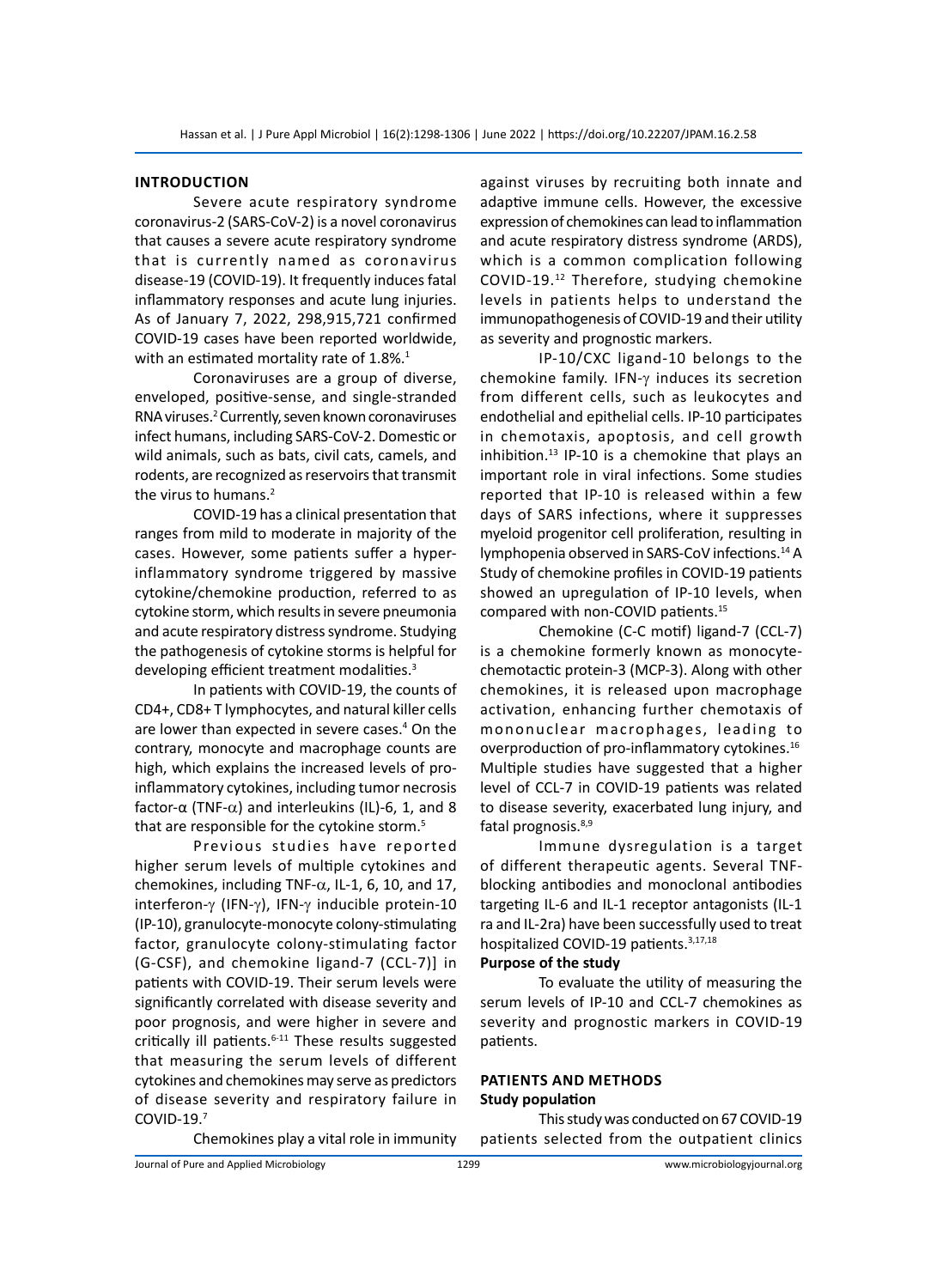and isolation wards of the Ain-Shams University Hospitals from April to July, 2021. There were 37 men and 30 women with a mean age 53.84  $\pm$ 15.96. Patients were categorized as follows: Group I included 33 patients with mild to moderate disease (mean age± standard deviation (SD)  $=$  49.00  $\pm$  14.65), and group II included 34 severe and critically ill patients (mean age $\pm$  SD = 58.53  $\pm$ 15.97).

COVID-19 diagnosis and patient classification were performed according to the Ain-Shams clinical guide for COVID-19. Diagnosis was confirmed by detecting SARS-CoV-2 RNA in nasopharyngeal swabs using polymerase chain reaction test. Ten healthy persons of matching age and gender were included in the control group. Consent was obtained from all the study participants. Patients on immunosuppressive drugs or with chronic infections (e.g., hepatitis B and C viral infections), cancers, or immunological disorders were excluded from this study.

We have recorded relevant clinical and demographic data and laboratory tests results, such as C-reactive protein (CRP), white blood cell (WBC) count, alanine aminotransferase, aspartate aminotransferase, creatinine, and D-dimer levels were recorded. Peripheral blood samples were collected from all the participants under aseptic conditions. Samples were transferred into serum separation tubes, and the separated serum was stored at -80 °C for the quantitative measurement of CCL-7 and IP-10.

# **Measurement of serum CCL-7 and IP-10 serum levels**

The serum CCL-7 and IP-10 levels were measured using sandwich enzyme linked immunosorbent assay (ELISA) using ELISA Kits (Bioassay Technology Laboratory, England/ China, Cat. No: E0126Hu for CCL-7 and Bioassay Technology Laboratory, England/Cina, Cat. No: E0412Hu for IP-10). The procedures were performed according to the manufacturer's instructions. The results were read and interpreted using a digital and analog system plate reader (Roma, Italy). A standard curve was constructed for each assay. The concentrations of CCL-7 and IP-10 in the tested samples were determined and expressed in pg/mL.

#### **Statistical analysis**

Statistical analyses were performed using IBM SPSS (Statistical Package for the Social Sciences) version 26.0. Descriptive statistical tests were used to calculate median, mean ± SD, frequency, and interquartile range. The analytical statistics used were unpaired Student's t-test, chi-square test, correlation coefficient (r) test, and Mann–Whitney U test. Receiver operating characteristic (ROC) curve analysis was used to determine the cut-off values, sensitivity, and specificity for CCL-7 and IP-10 as indicators of severity.

# **Results**

Demographic and clinical data of the enrolled 67 patients are presented in Table 1.

A significant difference was found between the ages of patients in both the groups (p = 0.013). CRP and D-dimer levels were significantly higher in group II than in group I (p = 0.001 and 0.005, respectively) (Table 2).

The Mann–Whitney test revealed a highly significant elevation in serum levels of CCL-7 and IP-10 in the studied patients compared to that in the control group, as shown in Table 3 and Fig. 1  $(P = 0.001$  and 0.003, respectively).

The difference between the serum levels of CCL-7 and IP-10 in group I and II (P=0.000 and

**Table 1.** Demographic and clinical data of the patient group

| Demographic and clinical data                                                                                                              |                                                           |  |
|--------------------------------------------------------------------------------------------------------------------------------------------|-----------------------------------------------------------|--|
| Sex<br>Males, n (%)<br>Females, n (%)                                                                                                      | 37 (55.2%)<br>30 (44.8%)                                  |  |
| Age, years<br>Mean ± SD                                                                                                                    | $53.84 \pm 15.96$                                         |  |
| Co-morbidities within<br>cases: n (%)<br>Diabetes mellitus<br>Hypertension<br>Ischemic heart diseases<br>Chest diseases<br>Renal disorders | 50 (74.6%)<br>26 (38.8%)<br>3(4.5%)<br>3(4.5%)<br>5(7.5%) |  |
| <b>Clinical outcomes:</b><br>Discharged n (%)<br>Died $n$ $(\%)$                                                                           | 22 (64.7%)<br>12 (35.3%)                                  |  |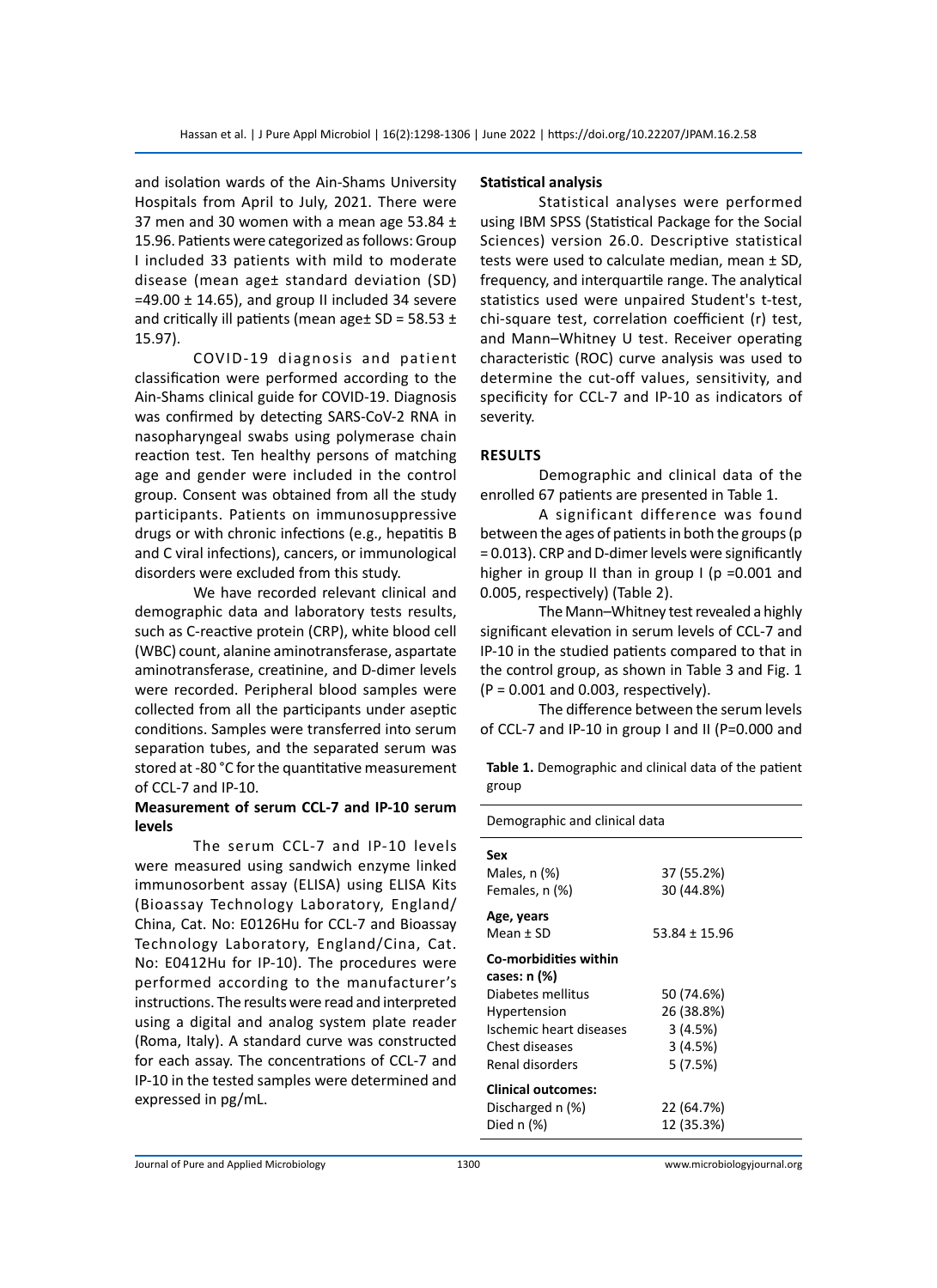0.026, respectively) was statistically significant (Table 4).

Table 5 and Fig. 2 show the ROC curve analysis of CCL-7 and IP-10 serum levels in patients with COVID-19 and healthy controls. The AUC value was higher in the combination of two markers (0.865) than in individual marker use (0.837 and 0.789 for CCL-7 and IP-10, respectively).

Table 6 and Fig. 3 show the ROC curve analysis of both CCL-7 and IP-10 serum levels as predictors of COVID-19 severity. The AUC value was higher in the combination of two markers

|                                              |                                              | Test value              | P-Value               |  |
|----------------------------------------------|----------------------------------------------|-------------------------|-----------------------|--|
| Group $I(n.33)$<br>Median (IQR)              | Group II (n. 34)<br>Median (IQR)             |                         |                       |  |
| $49.00 \pm 14.65$                            | $58.53 \pm 15.97$                            | $-2.543*$               | 0.013                 |  |
| $10.6(6 - 13.9)$<br>$20.2(10 - 48.7)$        | $10.1(6.5 - 15.6)$<br>$90.2(23 - 165.5)$     | 0.570<br>4.536          | 0.569<br>$0.001*$     |  |
| $0.8(0.35 - 0.93)$                           | $1.84(1 - 5.6)$                              | 4.536                   | $0.005*$              |  |
| $1.4(0.9 - 2.1)$<br>$28(8-37)$<br>$28(8-37)$ | $1(0.5 - 1.5)$<br>$29(17-40)$<br>$29(17-40)$ | 1.262<br>0.262<br>0.672 | 0.207<br>0.207<br>0.5 |  |
|                                              |                                              | COVID-19 groups (n. 67) |                       |  |

**Table 2.** Comparison of age and laboratory parameters between patient groups I and II

IQR: Interquartile range; \*: Significant Boldfaced data are significant.

**Table 3.** Serum levels of CCL-7 and IP-10 in the patient and control groups

|                                           | <b>Healthy Control</b><br>No. 10  | Patients Group<br>No. 67        | Mann-Whitney<br><b>Test Value</b> | p-Value  | Sig. |
|-------------------------------------------|-----------------------------------|---------------------------------|-----------------------------------|----------|------|
| CCL-7<br>Median (IQR)<br>Range<br>$IP-10$ | 112.5 (100 - 125)<br>$12.5 - 170$ | 160 (140 - 200)<br>$62 - 350$   | $-3.422 \neq$                     | 0.001    | НS   |
| Median (IQR)<br>Range                     | 255 (110 - 320)<br>$50 - 400$     | 380 (300 - 400)<br>$200 - 1300$ | $-2.941 \neq$                     | $0 - 03$ | НS   |

IQR: Interquartile Range; HS: Highly Significant; Bolded Data are Significant.

**Table 4.** Serum levels of CCL-7 and IP-10 in the patient group

|                                           | Group I<br>$No. = 33$           | Group II<br>$No. = 34$          | Mann-Whitney<br><b>Test Value</b> | p-Value | Sig. |
|-------------------------------------------|---------------------------------|---------------------------------|-----------------------------------|---------|------|
| CCL-7<br>Median (IQR)<br>Range<br>$IP-10$ | $147(125-165)$<br>$62 - 250$    | $190(150 - 250)$<br>$110 - 350$ | $-3.976$                          | 0.000   | HS.  |
| Median (IQR)<br>Range                     | $330(250 - 400)$<br>$200 - 480$ | $380(300-500)$<br>$200 - 1300$  | $-2.227$                          | 0.026   | S    |

IQR: Interquartile Range; HS: Highly Significant;S: Significant.

Journal of Pure and Applied Microbiology 1301 www.microbiologyjournal.org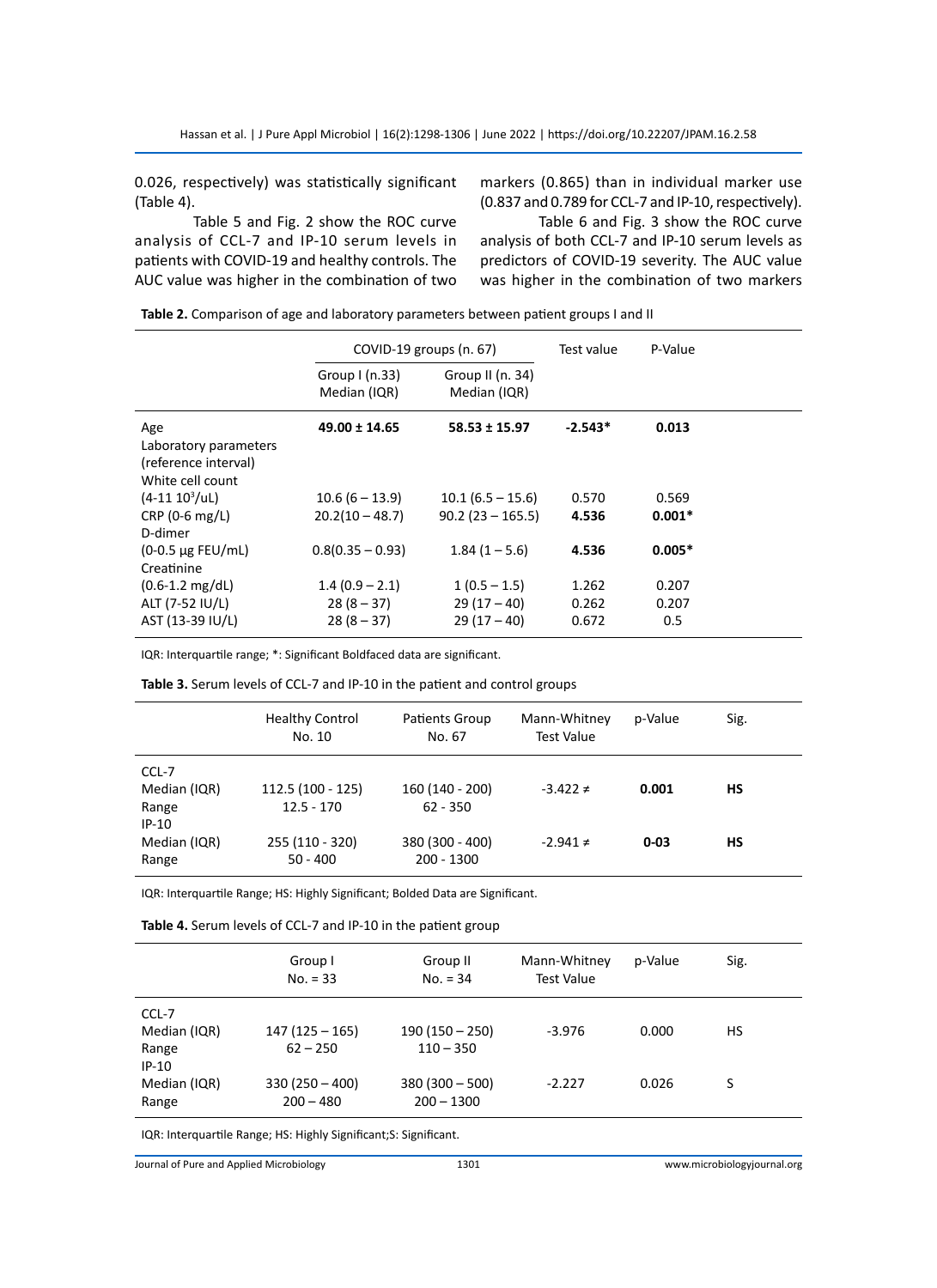Hassan et al. | J Pure Appl Microbiol | 16(2):1298-1306 | June 2022 | https://doi.org/10.22207/JPAM.16.2.58

| Variables | Cut off point | AUC   | Sensitivity | Specificity | +PV  | -PV  |
|-----------|---------------|-------|-------------|-------------|------|------|
| CCL-7     | >125          | 0.837 | 85.07       | 80.00       | 96.6 | 44.4 |
| $IP-10$   | >320          | 0.789 | 59.70       | 90.00       | 97.6 | 25.0 |
| Combined  |               | 0.865 | 74.63       | 90.00       | 98.0 | 34.6 |

**Table 5.** ROC curve analysis of CCL-7 and IP-10 markers in COVID-19 patients and healthy controls

**Table 6.** ROC curve analysis of CCL-7 and IP-10 severity markers in COVID-19 patients

| Variables | Cut off point AUC |       | Sensitivity Specificity |        | +PV   | -PV  | P-value |  |
|-----------|-------------------|-------|-------------------------|--------|-------|------|---------|--|
| CCL-7     | >170              | 0.782 | 64.71                   | 81.82  | 78.6  | 69.2 | < 0.001 |  |
| $IP-10$   | >480              | 0.658 | 29.41                   | 100.00 | 100.0 | 57.9 | 0.018   |  |
| Combined  |                   | 0.792 | 55.88                   | 93.94  | 90.5  | 67.4 |         |  |

AUC: Area Under the Curve +PV: Positive Predictive Value -PV: Negative Predictive Value



**Fig. 1.** Serum levels of CCL-7 and IIP-10 in patients and control groups.



**Fig. 2.** ROC curve analysis of CCL-7 and IP-10 markers in COVID-19 patients and healthy controls.

Journal of Pure and Applied Microbiology 1302 www.microbiologyjournal.org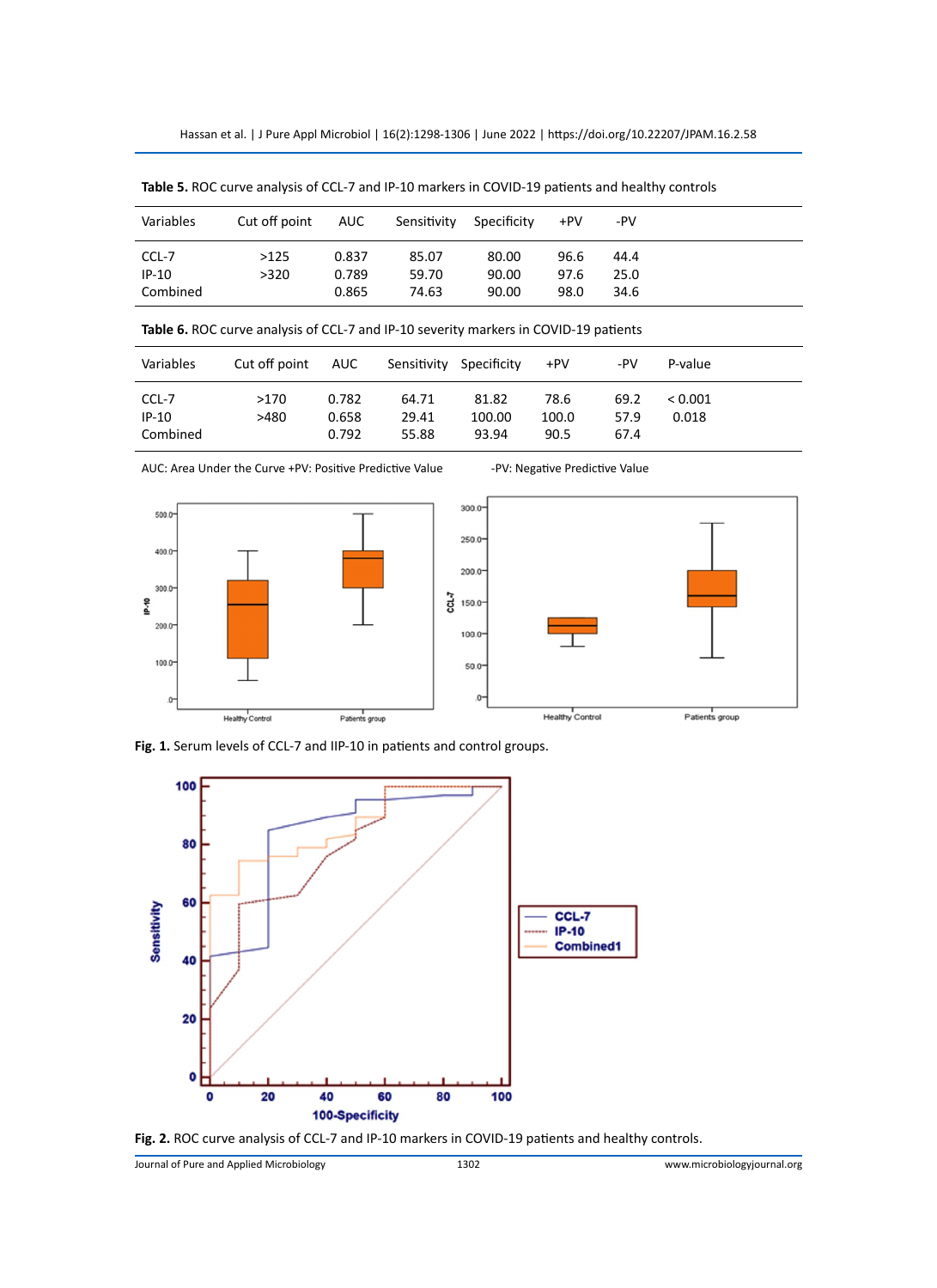(0.792) than in individual marker use (0.782 and 0.658 for CCL-7 and IP-10, respectively).

Tables 7 and 8 show a statistically significant correlation between CCL-7 and IP-10 levels in all patient groups and in group II.



| Fig. 3. ROC curve analysis of CCL-7 and IP-10 severity markers in COVID-19 patients. |  |
|--------------------------------------------------------------------------------------|--|
|--------------------------------------------------------------------------------------|--|

|                 |          | CCL-7     |          |         |          |          |  |  |  |
|-----------------|----------|-----------|----------|---------|----------|----------|--|--|--|
|                 |          | All cases |          | Group I |          | Group II |  |  |  |
|                 |          | p-value   | r        | p-value | r        | p-value  |  |  |  |
| <b>IP10</b>     | $0.374*$ | 0.002     | 0.212    | 0.237   | $0.353*$ | 0.041    |  |  |  |
| <b>CRP</b>      | 0.232    | 0.059     | 0.171    | 0.341   | $-0.097$ | 0.585    |  |  |  |
| D. dimer        | 0.222    | 0.071     | 0.080    | 0.657   | $-0.051$ | 0.776    |  |  |  |
| Total WBC count | 0.146    | 0.410     | $-0.195$ | 0.452   | 0.389    | 0.122    |  |  |  |
| Creatinine      | 0.080    | 0.653     | 0.456    | 0.066   | 0.027    | 0.917    |  |  |  |
| <b>ALT</b>      | 0.117    | 0.510     | 0.116    | 0.656   | 0.042    | 0.873    |  |  |  |
| <b>AST</b>      | 0.208    | 0.238     | 0.381    | 0.131   | $-0.133$ | 0.612    |  |  |  |

**Table 7.** Correlation between CCL-7 and other laboratory parameters

\*: Significant

**Table 8.** Correlation between IP-10 and other laboratory parameters

|                 |          | $IP-10$   |          |         |          |          |  |  |  |
|-----------------|----------|-----------|----------|---------|----------|----------|--|--|--|
|                 |          | All cases |          | Group I |          | Group II |  |  |  |
|                 |          | p-value   | r        | p-value | r        | p-value  |  |  |  |
| CCL-7           | $0.374*$ | 0.002     | 0.212    | 0.237   | $0.353*$ | 0.041    |  |  |  |
| <b>CRP</b>      | $-0.018$ | 0.884     | $-0.212$ | 0.236   | $-0.184$ | 0.298    |  |  |  |
| D. dimer        | $0.358*$ | 0.003     | 0.227    | 0.204   | $0.340*$ | 0.049    |  |  |  |
| Total WBC count | 0.048    | 0.787     | $-0.114$ | 0.663   | 0.104    | 0.690    |  |  |  |
| Creatinine      | $-0.054$ | 0.763     | $-0.062$ | 0.814   | 0.027    | 0.919    |  |  |  |
| <b>ALT</b>      | $-0.092$ | 0.603     | 0.040    | 0.878   | $-0.321$ | 0.209    |  |  |  |
| <b>AST</b>      | $-0.098$ | 0.581     | 0.032    | 0.902   | $-0.277$ | 0.282    |  |  |  |

\*: Significant

Journal of Pure and Applied Microbiology 1303 www.microbiologyjournal.org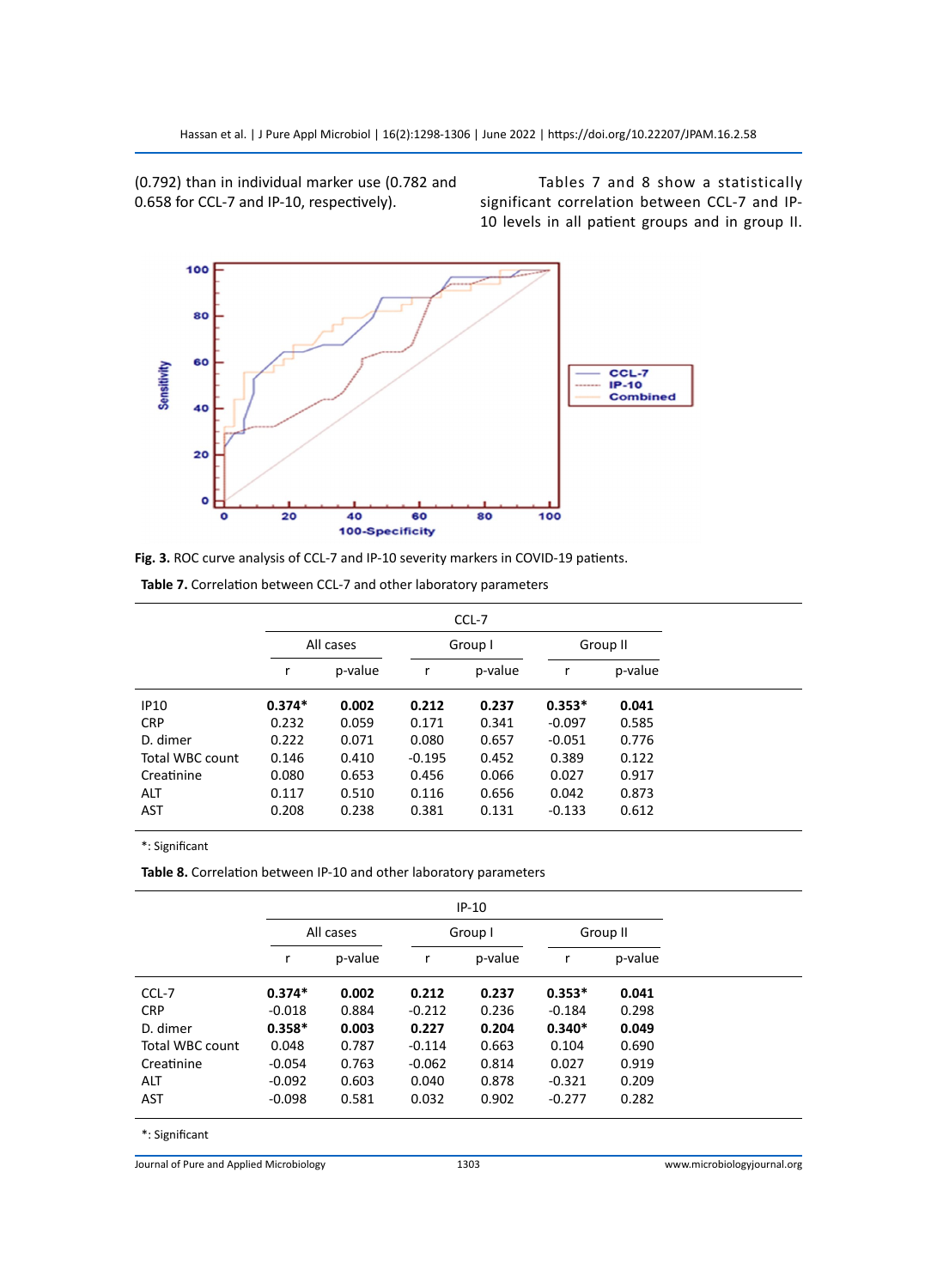In addition, there was a statistically significant correlation between IP-10 and D-dimer levels in all patient groups and in group II.

## **DISCUSSION**

In the present study, the mean age of the patients was 53.84  $\pm$  15.96 and 55.2% of them were men. The mean age of the patients was significantly higher in group II (58.53  $\pm$  15.97) than in group I (49.00  $\pm$  14.65). This is similar to the results of Yang et al.<sup>10</sup> who found in their study that 81.8% of total and 68% of severe patients were above 60 years of age, while 64.3% of patients with moderate disease were between 16 and 59 years.

Our results revealed a difference between the patient and control groups regarding serum levels of CCL-7 and IP-10 (p = 0.001 and 0.003, respectively). The levels of CCL-7 and IP-10 were significantly higher in group II patients (p= 0.000 and 0.026, respectively) than in group I.

These results are consistent with those of Yang et al.<sup>10</sup> who correlated the disease severity of COVID-19 with cytokine levels. Among the 48 tested cytokines, they reported a positive correlation between IP-10, CCL-7, IL-1ra, hepatocyte growth factor (HGF), monokine induced by interferongamma (MIG), and macrophage inflammatory protein-1 alpha (MIP-1 $\alpha$ ) with disease severity (p < 0.0001). Similarly, they found a significant elevation in CCL-7 level in severe patients than in healthy controls. The expression levels of IL-6, IL-1ra, IL-2ra, IL-18, IL-10, IFN-γ, and macrophage colony-stimulating factor (M-CSF) were not significantly correlated with the Murray scores.

Some studies revealed the upregulation of IP-10 in COVID-19 patients, when compared with non-COVID-19 people.<sup>15,19,20</sup> Moreover, IP-10 was found to be lower in patients with bacterial ARDS than in those with non-COVID-19 viral ARDS. Therefore, IP-10 could be used as a biomarker for viral infections.<sup>15</sup> Previous studies have also reported that IP-10 levels increase with disease severity; therefore, it can be a potential predictor of disease severity and outcome.<sup>13,19,21</sup> In contrast, Moustafa et al.20 showed that there was no significant difference between the IP-10 levels in moderate and severe cases.

In this study, we investigated the correlation between the tested chemokines,

IP-10 and CCL-7, and different clinical and laboratory parameters in both patient groups (using Spearman's correlation coefficient and the Mann–Whitney test). A significant correlation was found between IP-10 and D-dimer levels in all patient groups and in the group of severe cases  $(p = 0.003$  and 0.049, respectively). However, no statistically significant association was observed between CCL-7 levels and any of the clinical or laboratory parameters of the patients.

Similar results have been reported in some previous studies, which found an increased IP-10 level in patients with elevated D-dimer levels, when compared to those with low Ddimer levels.<sup>8,9</sup> Therefore, they concluded that IP-10 inhibited the recovery of endothelial cells. Therefore, an anti-IP-10 antibody is under trial to prevent cardiovascular events.10 Thus, targeting IP-10 may be an efficient therapeutic modality for COVID-19 patients with thrombosis.

Our results revealed no statistically significant association between the tested markers IP-10 or CCL-7 and the disease outcome.

Yang et al., $10$  in their study, examined the expression levels of different cytokines and chemokines. They reported that the expression levels of IP-10, CCL-7, and HGF were the highest in critically ill patients, followed by severe and moderate patients throughout the study. Conversely, expression levels of IL-1ra M-CSF were mainly detected in the early stage of disease progression, while the expression levels of MIG, and MIP-1 $\alpha$  were higher in the later stages of disease progression. Only few differences were found in IL-6, IL-18, IL-13, IL-1b, cutaneous T-cell– attracting chemokine, and G-CSF levels, between early and late stages of the disease.

They also correlated the dynamic expression of six tested cytokines with the different prognoses in eight critically ill patients. They reported that the levels of IP-10, CCL-7, and other cytokines were significantly high at the time of initial assessment and throughout the course of the disease in two fatal cases and in the other four patients who remained critically ill. However, the cytokine levels decreased significantly with time in two patients who were discharged from the hospital. They concluded that the cytokine storm was significantly more evident in severe cases than in mild cases.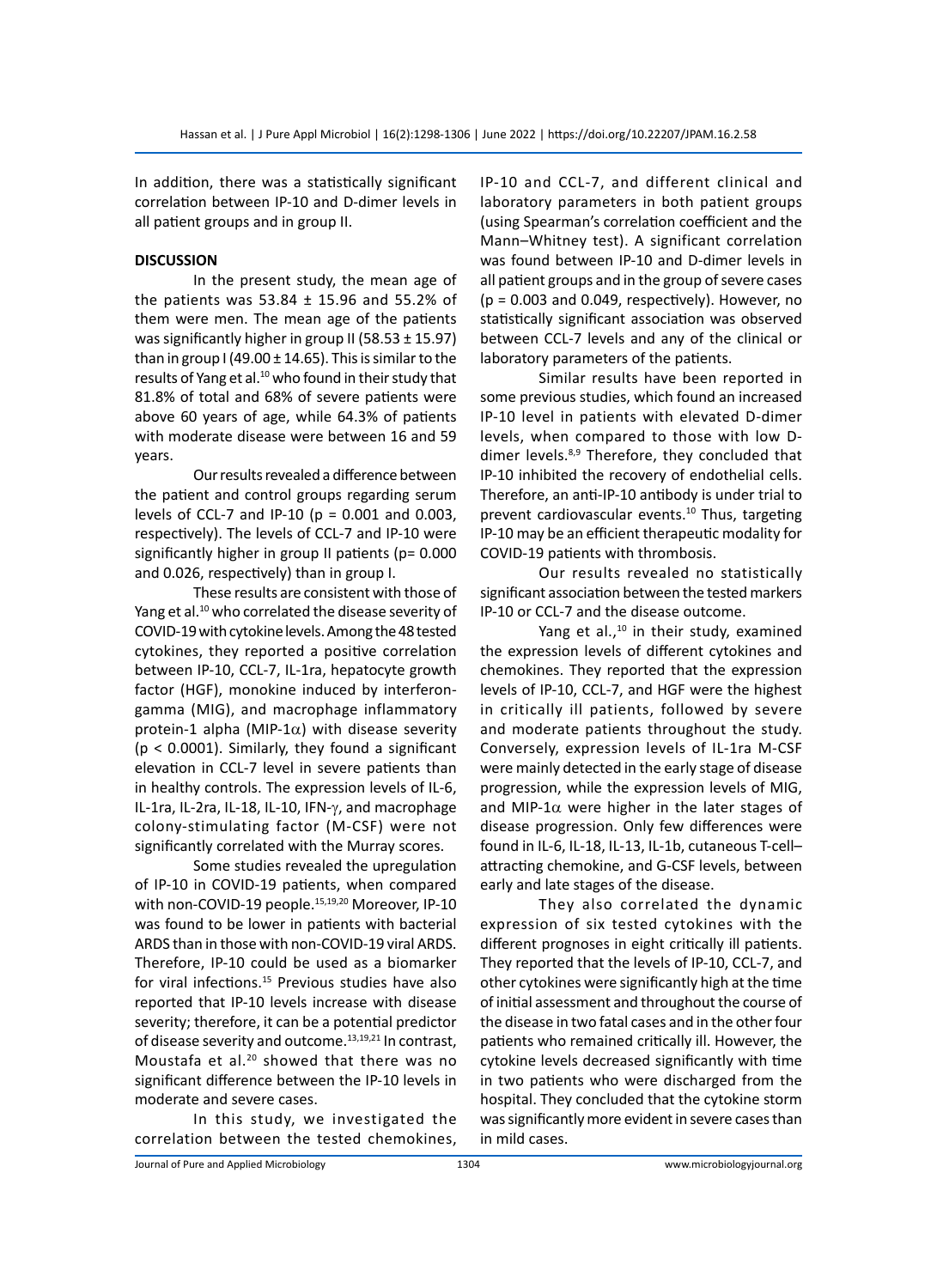In the present study, ROC curve analysis of CCL-7, IP-10, and a combination of both revealed AUC values of 0.837, 0.789, and 0.865, respectively in patients and controls. On comparison of the two severity groups of patients in our study, ROC curve analysis revealed AUC values of 0.782, 0.658, and 0.792 for CCL-7, IP-10, and their combination, respectively.

Similarly, Yang et al., $10$  in their study compared two groups of COVID-19 patients (ARDS and non-ARDS). ROC curve analysis revealed AUC values of 0.803, 0.97 and 0.99 for CCL-7, IP-10, and their combination, respectively in ARDS and non-ARDS groups. These results suggested that the combination of these two markers may be an excellent biomarker for disease severity and progression. ROC curve analysis of other cytokines revealed variable AUC values ranging from 0.565 to 0.866 for IL-1ra.

In a study conducted by Han et al., $<sup>7</sup>$ </sup> the authors investigated the role of a group of cytokines as diagnostic markers of COVID-19. ROC curve analysis was performed for a group of cytokines in 102 COVID-19 patients and healthy controls. The cytokines tested were IFN-γ, IL-2, IL-10, IL-6, IL-4, TNF-α, and CRP. The area under the ROC curve of CRP was the largest among all cytokines (0.955), followed by IL-10 (0.841) and IFN-γ (0.704).

To assess the values of the tested cytokines as markers of disease severity, Han et al.,<sup>7</sup> performed an ROC curve analysis in patients with severe and critical COVID-19. The area under the ROC curve of IL-6 was the largest among all cytokines (0.826) and the lowest was that of IL-4 (0.627).

Neoptrin, an immune activation marker, is a possible diagnostic and prognostic marker in COVID-19. It is detected in many inflammatory conditions, cancers, and autoimmune disorders. Its production is mainly enhanced by IFN-γ. Robertson et al.<sup>22</sup> reported higher levels of both neoptrin and IFN-γ in severely ill COVID-19 patients than in patients with mild disease.

Various chemokines have been evaluated as diagnostic or prognostic markers for COVID-19. One of these cytokines is CCL-17. An Egyptian study conducted at Ain-Shams University by Moustafa et al.<sup>20</sup> showed a statistically significant difference between the CCL-17 levels of healthy controls and a group of COVID-19 patients. However, they found no significant difference between CCL-17 levels of the moderate and severe groups of patients. The authors proposed the use of CCL-17 as a diagnostic marker. In contrast to their results, our results suggest that IP-10 and CCL-7 could be useful predictive markers of disease severity.

# **Conclusion**

This study suggests the potential utility of IP-10 and CCL-7 as indicators of COVID-19 severity. The findings of this study can be used in future large scale studies. Further studies can be conducted to validate the use of these chemokines in COVID-19 diagnosis.

## **Acknowledgments**

None.

# **Conflict of Interest**

The authors declare that there is no conflict of interest.

## **Authors' contribution**

RAH, MAK, HGE, HMT, SHG, DHA, YMA participated in study design and selection of the patients. HGE, HMT and SHG collected samples from patients. RAH, MAK, YMA and DHA performed ELISA on the samples. RAH, MAK, HGE, HMT, SHG, DHA, YMA analyzed the data, wrote the manuscript, read and approved the final manuscript for publication.

# **Funding**

None.

# **Data Availability**

All datasets generated or analyzed during this study are included in the manuscript.

#### **Ethics Statement**

This study was approved by the Ethical Committee regulation of Faculty of Medicine, Ain Shams University, Cairo, Egypt with reference number FMASU R 74/2021.

#### **INFORMED CONSENT**

Written informed consent was obtained from the participants before enrolling in the study.